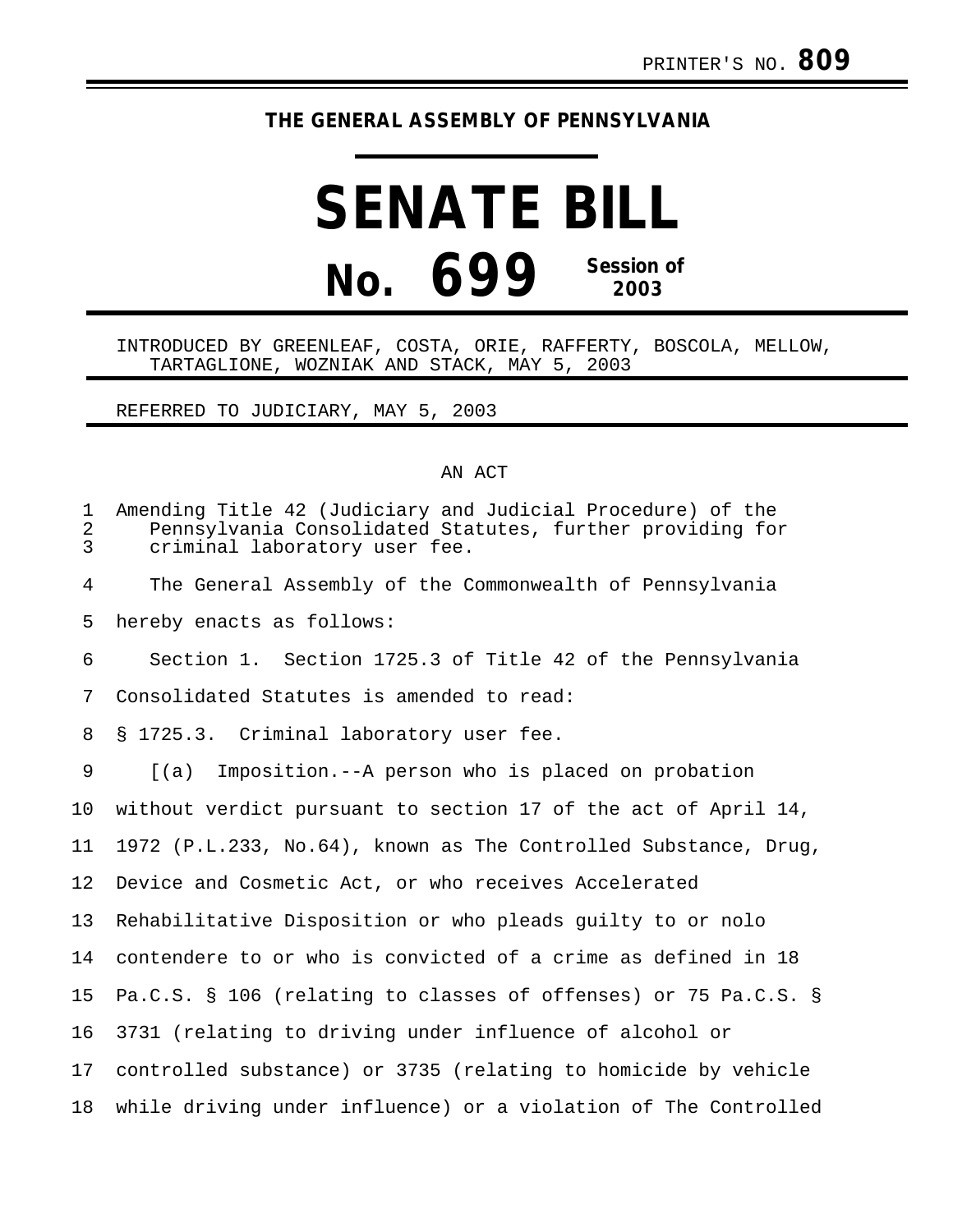1 Substance, Drug, Device and Cosmetic Act shall, in addition to 2 any fines, penalties or costs, in every case where laboratory 3 services were required to prosecute the crime or violation, be 4 sentenced to pay a criminal laboratory user fee which shall 5 include, but not be limited to, the cost of sending a laboratory 6 technician to court proceedings.

7 (b) Amount of user fee.--

8 (1) Where the prosecution is conducted in a county of 9 the first class or a county of the second class and the 10 county operates a county laboratory that has provided 11 services in the prosecution, the director or similar officer 12 of the county laboratory shall determine the actual cost of 13 the laboratory services provided in the prosecution and 14 transmit a statement for services rendered to the court. If a 15 county of the first class or a county of the second class 16 does not operate a county laboratory and laboratory services 17 in the prosecution were provided by the Pennsylvania State 18 Police, the fee shall be determined under paragraph (2).

19 (2) Where the prosecution is conducted in a county other 20 than a county of the first class or a county of the second 21 class and a Pennsylvania State Police laboratory has provided 22 services in the prosecution, the director or similar officer 23 of the Pennsylvania State Police laboratory shall determine 24 the actual cost of the laboratory services provided in the 25 prosecution and transmit a statement for services rendered to 26 the court.

27 (c) Disposition of fees.--

28 (1) In a county of the first class or a county of the 29 second class that operates a county laboratory, the criminal 30 laboratory user fee shall be paid to the county and shall be 20030S0699B0809 - 2 -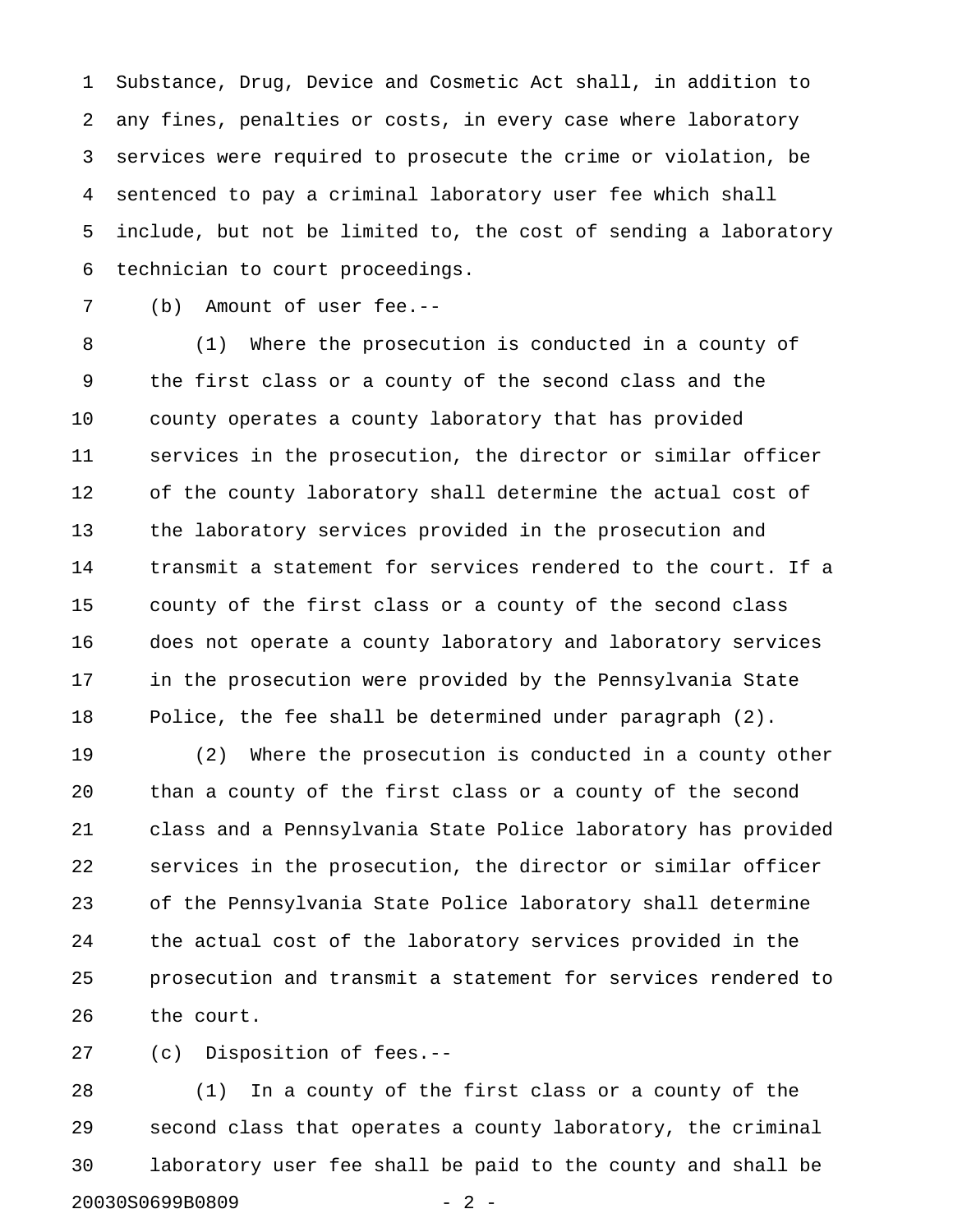1 used solely for operation and maintenance of the county 2 laboratory. If a county of the first class or a county of the 3 second class does not operate a county laboratory, the 4 criminal laboratory user fee shall be paid into the Criminal 5 Laboratory User Fee Fund created under paragraph (2).

6 (2) In a county other than a county of the first class 7 or a county of the second class or where a county of the 8 first class or a county of the second class does not operate 9 a county laboratory, the criminal laboratory user fee shall 10 be paid into a special nonlapsing fund of the State Treasury, 11 which is hereby established and shall be known as the 12 Criminal Laboratory User Fee Fund. Money in the Criminal 13 Laboratory User Fee Fund is hereby appropriated to the 14 Pennsylvania State Police and shall be used solely for 15 operation and maintenance of Pennsylvania State Police 16 criminal laboratories.]

17 (a) Imposition.--A laboratory user fee shall be payable in 18 every case where forensic laboratory services are performed for 19 the investigation of any Federal, State or municipal crime, or 20 any civil action resulting from such an investigation. The court 21 with proper jurisdiction shall sentence any person who is found 22 quilty, adjudicated delinquent, pleads quilty or nolo contendere 23 or who received Accelerated Rehabilitative Disposition to pay 24 the laboratory user fee. The laboratory user fee shall include 25 the cost of sending a laboratory technician to court 26 proceedings.

27 (b) Amount of user fee.--

28 (1) Where the performed laboratory service is conducted 29 in a laboratory operated by a county of the first class or a 30 county of the second class, the director or similar officer 20030S0699B0809 - 3 -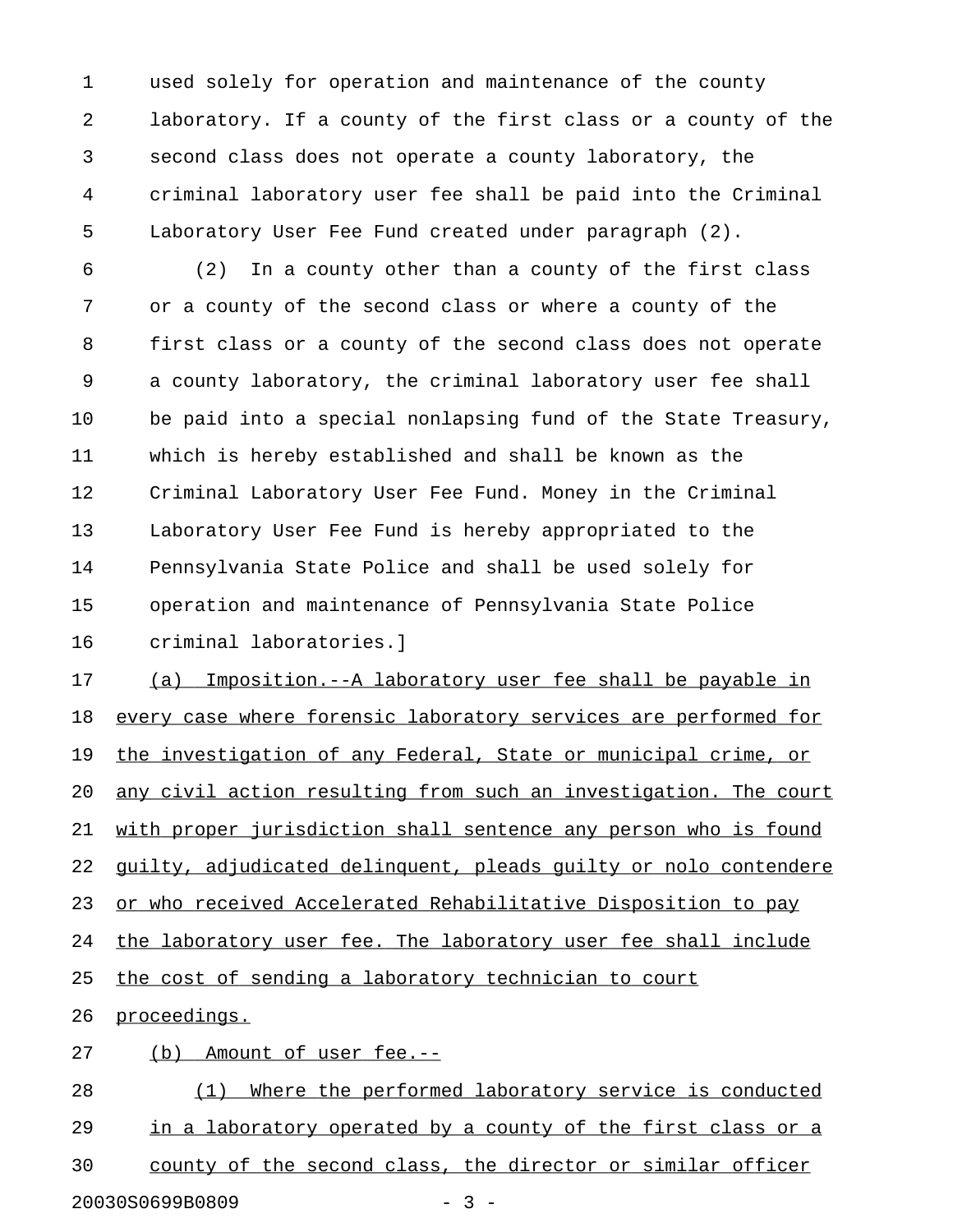1 of the county forensic laboratory shall determine the actual 2 cost of the laboratory services provided and transmit a 3 statement for services rendered to the court. 4 (2) Where the performed laboratory service is conducted 5 in a laboratory operated by the Pennsylvania State Police,

7 Police forensic laboratory shall determine the actual cost of 8 the laboratory services provided and transmit a statement for 9 services rendered to the court.

6 the director or similar officer of the Pennsylvania State

10 (c) Disposition of fees.--

11 (1) In a county of the first class or a county of the 12 second class that operates a county forensic laboratory, and 13 where the requested service is performed, the criminal 14 laboratory user fee shall be paid to the county and shall be 15 used solely for operation and maintenance of the county 16 laboratory. If a county of the first class or a county of the 17 second class does not operate a county forensic laboratory, 18 or if the requested service is performed by a Pennsylvania 19 State Police laboratory, the laboratory user fee shall be 20 paid into the Criminal Laboratory User Fee Fund established 21 under paragraph  $(2)$ .

22 (2) Where the laboratory services were provided by a 23 Pennsylvania State Police laboratory, the criminal laboratory 24 user fee shall be paid into a special nonlapsing fund of the 25 State Treasury, known as the Criminal Laboratory User Fee 26 Fund. Money in the Criminal Laboratory User Fee Fund shall be 27 appropriated to the Pennsylvania State Police and shall be 28 used solely for operation and maintenance of Pennsylvania 29 State Police criminal laboratories.

30 (d) Other laws.--The criminal laboratory user fee shall be 20030S0699B0809 - 4 -